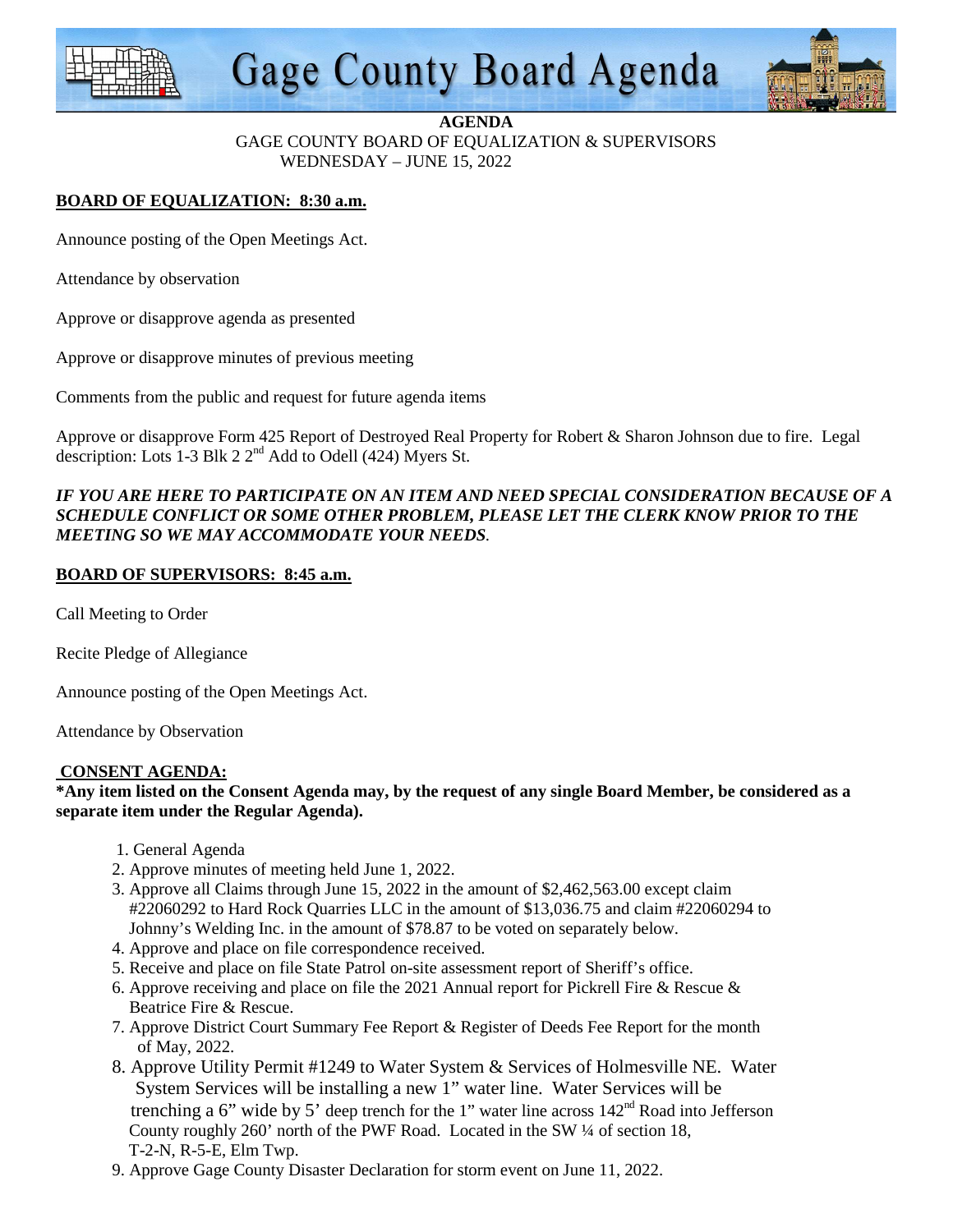

# **REGULAR AGENDA:**

Approve or disapprove claim #22060292 to Hard Rock Quarries LLC in the amount of \$13,036.75

Approve or disapprove claim #22060294 to Johnny's Welding Inc. in the amount of \$78.87. This brings the total amount of claims approved thru June 15, 2022 to \$2,475,678.62.

Comments from the public and request for future agenda items

 \*Anyone may comment on any matter that is not on this agenda. However, no board action can be taken until the following board meeting unless the board declares it an emergency \*

## **Committee Reports:**

Building & Grounds/Winter Lights: Equalization: Finance/Insurance: Human Resources/Employee Relations: Law Enforcement/Emergency Mgmt: Road & Bridge:

**9:15** - Public Hearing to hear support and/or opposition to Class C Liquor License for Whitehead Oil Co. dba U-Stop 33 – 1550 US Hwy 77, Beatrice, NE

Approve or disapprove Recommendation on Class C Liquor License for Whitehead Oil Co. dba U-Stop 33 – 1550 US Hwy 77, Beatrice, NE

Approve or disapprove Recommendation on Special Designated License for Bottle Rocket Brewing, LLC for an event held at The Barn Event Center, 2331 West Ash Rd., Cortland, NE on June 25, 2022.

Approve or disapprove agreement with Dickinson Real Estate for referee work for 2022 Real Estate Assessment protest period.

Approve or disapprove process for noncounty budget funding requests

Approve or disapprove 1 year extension to EMS agreements.

Approve or disapprove Agreement for EPC Services between Region V Systems and Gage County for 7/1/2022 – 6/30/2022.

Adjourn

\*\*The Board of Supervisors reserves the right to adjourn into executive session per Section 84-1410 of the Nebraska Revised Statutes \*\*

#### *IF YOU ARE HERE TO PARTICIPATE ON AN ITEM AND NEED SPECIAL CONSIDERATION BECAUSE OF A SCHEDULE CONFLICT OR SOME OTHER PROBLEM, PLEASE LET THE CLERK KNOW PRIOR TO THE MEETING SO WE MAY ACCOMMODATE YOUR NEEDS.*

**Committee Meetings: 7:00 a.m.**  Law Enf. & Emg. Mgmt. Committee - June 13, 2022 Finance Committee – June 13, 2022 Road & Bridge Committee – June 13, 2022 Building & Grounds Committee – June 13, 2022